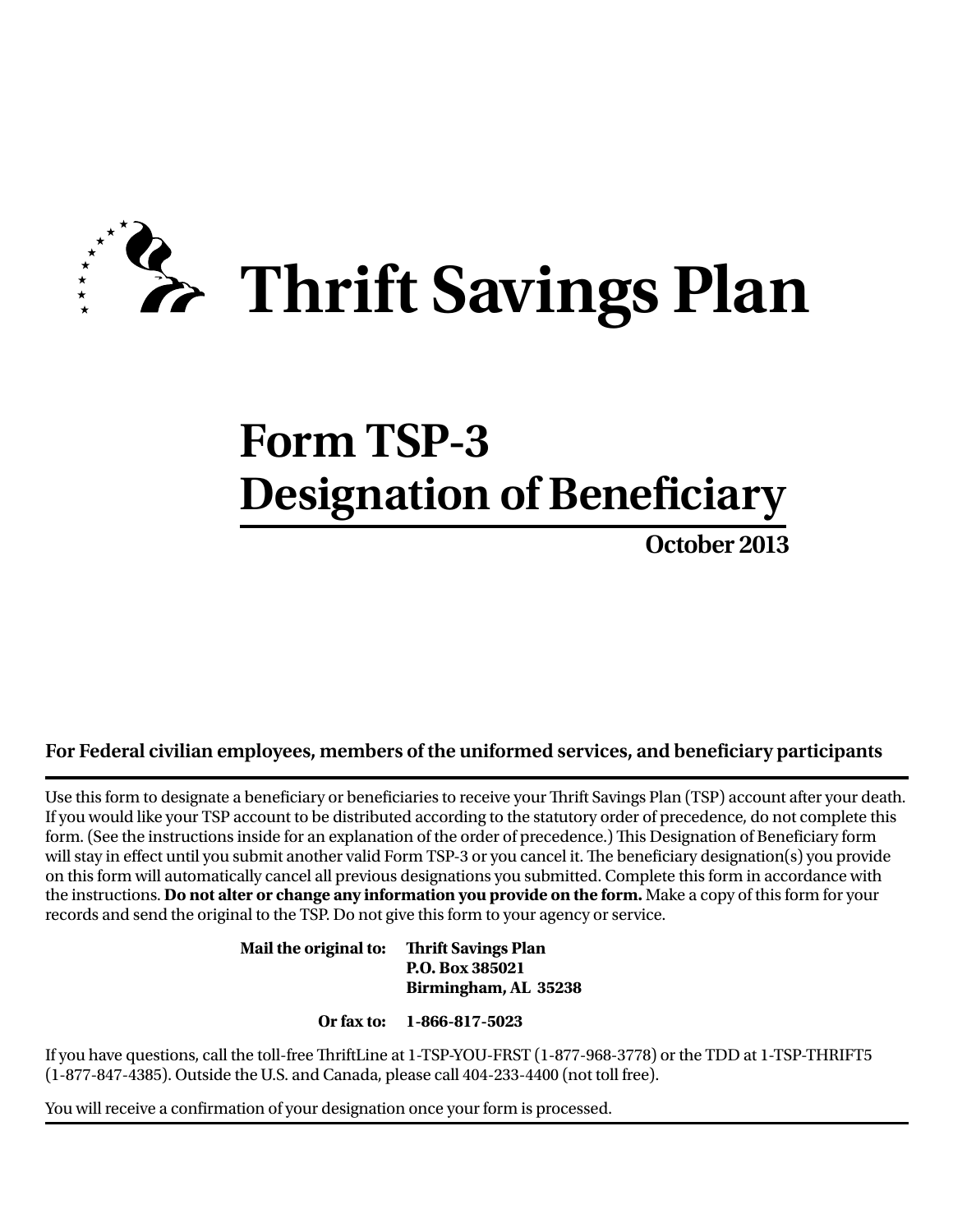# **FORM TSP-3, INFORMATION AND INSTRUCTIONS FOR PAGE 1**

This form stays in effect until you submit another valid Form TSP-3 naming other beneficiaries or cancelling all prior designations. It does not affect the disposition of any other benefits you may have such as a FERS Basic Annuity, a CSRS annuity, or military retired pay.

Complete this form only if you want payment to be made in a way other than the following statutory **order of precedence**:

- **1.** To your spouse;
- **2.** If none, to your child or children equally, and to descendants of deceased children by representation;
- **3.** If none, to your parents equally or to the surviving parent;
- **4.** If none, to the appointed executor or administrator of your estate; or
- **5.** If none, to your next of kin who would be entitled to your estate under the laws of the state in which you resided at the time of your death.

In this order of precedence, a child includes a natural child (even if the child was born out of wedlock) and a child adopted by the participant; it does not include a stepchild or a foster child who was not adopted. **Note:** If your natural child was adopted by someone other than your spouse, that child is not entitled to a share of your TSP account under the statutory order of precedence. "By representation" means that if a child of yours dies before you do, that child's share will be divided equally among his or her children. "Parent" does not include a stepparent unless the stepparent adopted you.

**Making a valid designation.** To name specific beneficiaries to receive your TSP account after you die, you must complete this form, and it must be received by the TSP **on or before** the date of your death. **Only** a Form TSP-3 is valid for designating beneficiaries to your TSP account(s); a will or court order (i.e., divorce decree) is not valid for the disposition of a TSP account. You may, however, designate your estate or a trust as a beneficiary on Form TSP-3.

You are responsible for ensuring that **each page** of your Form TSP-3 is properly completed, signed, and witnessed. Do not submit an altered form; it may be deemed invalid. If you need to correct or change the information you have entered on the form, start over on a new form.

**Changing or cancelling your Designation of Beneficiary.** To cancel a Form TSP-3 already on file, follow the instructions for Section II.

Keep your designation (and your beneficiaries' addresses) current. It is a good idea to review how you have designated your beneficiaries from time to time — particularly when your life situation changes (e.g., through marriage, divorce, the birth or adoption of a child, or the death of a beneficiary).

By law, the TSP must pay your properly designated beneficiary under **all** circumstances. For example, if you designate your spouse as a beneficiary of your TSP account, that spouse will be entitled to death benefits, even if you are separated or divorced from that spouse or have remarried. This is true even if the spouse you designated gave up all rights to your TSP account(s). Consequently, if your life situation changes, you may want to file a new Form TSP-3 that changes or cancels your current beneficiary designation.

Unless you designate a contingent beneficiary, the share of any primary beneficiary who dies before you do will be distributed proportionally among the surviving designated TSP beneficiaries. If none of your designated beneficiaries is alive at the time of your death, the order of precedence will be followed.

**SECTION I — Participant Information.** For this and all sections of this form, carefully type or print the requested information **inside** the boxes using black or dark blue ink.

## **Examples**

*Incorrect*

**Correct Incorrect** 

**1 9** 82

| <b>CORRECT</b> | <b>INCORR</b>                                 |
|----------------|-----------------------------------------------|
| c 0 R R E c T  | Incorr                                        |
| 3/6/1982       | $\lceil \cdot \rceil / \lceil \cdot \rceil /$ |

Check the box that indicates whether you intend your beneficiary(ies) to receive funds from your civilian, uniformed services, or beneficiary participant account (i.e., an account inherited by the spouse of a deceased TSP participant). If you have a civilian **and** a uniformed services account and want to designate the same beneficiaries and shares for both accounts, check both boxes. If you have a civilian and/or uniformed services account **in addition to** a beneficiary participant account, you will need to complete a second Form TSP-3 to designate beneficiaries for your beneficiary participant account. If you have **more than one** beneficiary participant account, you will need to complete a separate TSP-3 form for each beneficiary participant account since every beneficiary participant account has its own account number. **Note:** To avoid the possibility of having your form rejected, be sure to provide the correct account number (civilian/ uniformed services or beneficiary participant) and check the correct box(es) that corresponds to the account for which you want to designate beneficiaries.

**If you use an Air/Army Post Office (APO) or Fleet Post Office (FPO) address,** enter your address in the two available address lines (include the unit designation). Enter APO or FPO, as appropriate, in the City field. In the State field, enter AE as the state abbreviation for Zip Codes beginning with 090-098, AA for Zip Codes beginning with 340, and AP for Zip Codes beginning with 962-966. Then enter the appropriate Zip Code.

**If you have a foreign address,** check the box to indicate that this is a foreign address and enter the address as follows:

First address line: Enter your street address or post office box number, and, if applicable, apartment number.

Second address line: Enter the city or town name, other principal subdivision (e.g., province, state, county) and postal code, if known. (The postal code may precede the city or town.)

City/State/Zip Code Fields: Enter the entire country name in the City field; leave the State and Zip Code fields blank.

## **EXAMPLE OF FOREIGN ADDRESS**



**SECTION II — Cancellation.** To **cancel** a Form TSP-3 already on file **without naming new beneficiaries**, check the box in Item 10, sign and date the form, and have it witnessed. If you check this box, your account will be paid according to the order of precedence described earlier. **Do not complete this section if you intend to name new beneficiaries in Section IV.** Your new designation(s) will automatically cancel any previous designation(s) on file with the TSP.

**SECTION III — Signatures.** Sign and date the form on all pages on the **same date**. Do not ask the individuals you name as beneficiaries of your TSP account to witness your Form TSP-3. A person named as a primary or contingent beneficiary of your TSP account who is also a witness **cannot** receive a share of the account. A witness must be age 21 or older.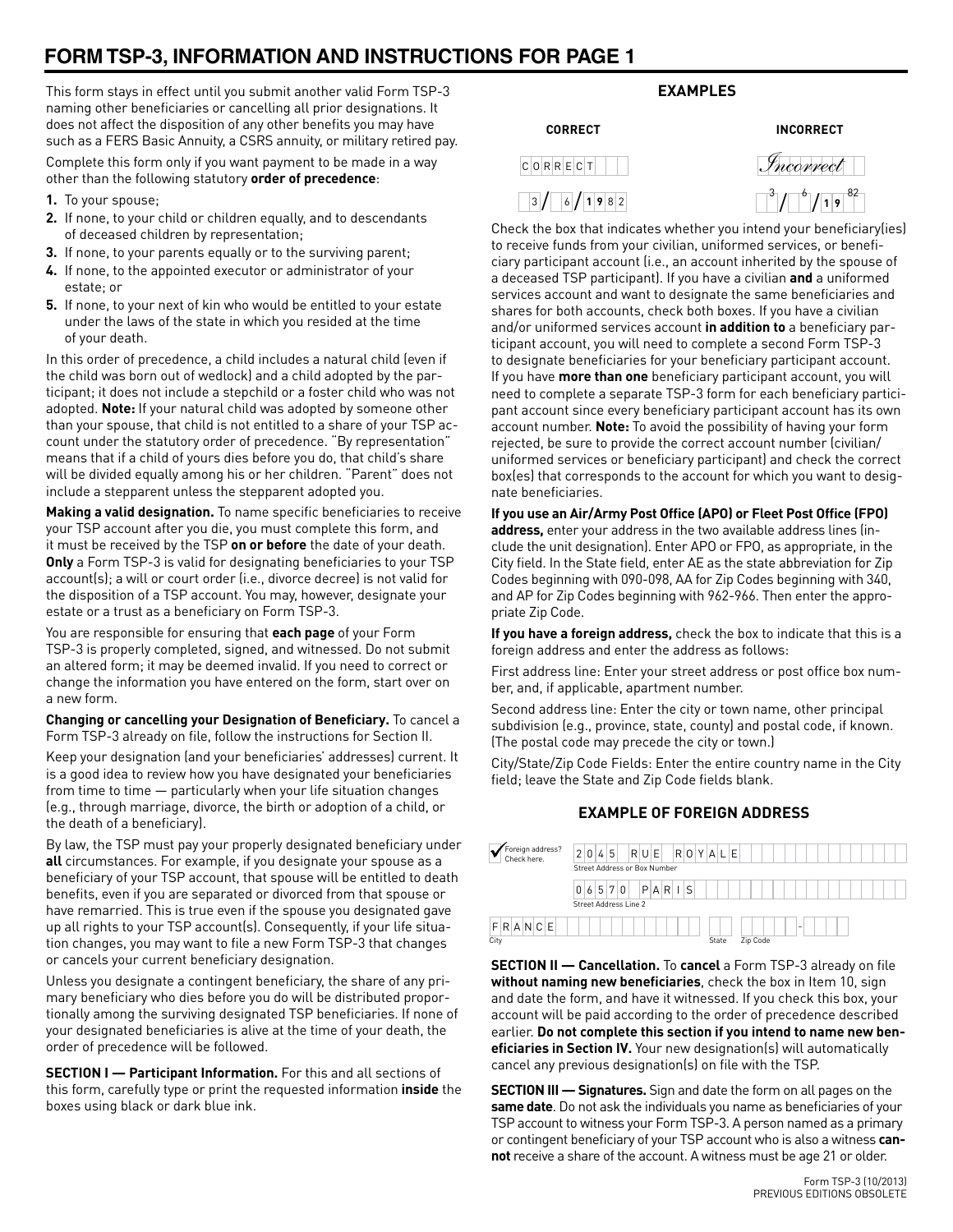

This form is designed to be read by an optical scanner. To ensure that your request is not delayed, carefully type or print the information requested using black or dark blue ink. Leave a space between words, but not between the digits in your account number. Type or print legibly **inside** the boxes. If you print by hand, use simple block letters. Limit your responses to the number of available boxes. Do not alter this form or the information you enter. Altered forms may be rejected.

## **I. participant iNFORMATION**

| Civilian Account<br>This applies to my:     | <b>Uniformed Services Account</b>                                                                  | <b>Beneficiary Participant Account</b> |
|---------------------------------------------|----------------------------------------------------------------------------------------------------|----------------------------------------|
| . .<br>Last Name                            | <b>First Name</b>                                                                                  | Middle Name                            |
| 2.<br><b>TSP Account Number</b>             | 3<br>Date of Birth (mm/dd/yyyy)                                                                    | Daytime Phone (Area Code and Number)   |
| Foreign address?<br>5.<br>6.<br>Check here. | Street Address or Box Number (For a foreign address, see Information and Instructions for Page 1.) |                                        |
| Street Address Line 2                       |                                                                                                    |                                        |
| 7<br>City                                   | 8<br>State                                                                                         | o<br>Zip Code                          |

- **II. CANCELLATION —** To cancel all previous designations without designating new beneficiaries, check the box below. In the event of your death, payment from the TSP will be made according to the order of precedence set by the United States Code (5 U.S.C. § 8424(d)). (If cancelling, submit only Page 1.)
	- **10.** Check here **only** to cancel all prior beneficiary designations without naming new beneficiaries (see instructions for additional information and complete Section III).
- **III. SIGNATURES —** You and your witnesses must complete this section. This entire form is valid **only if** this page is **witnessed**  by two persons. A witness must be **age 21 or older** and **cannot** be a primary or contingent beneficiary of any portion of this TSP account. By signing below, the witnesses affirm that the participant: (a) signed in their presence, or (b) informed them that the signature is the participant's own signature.

| Participant's Signature |                          | Date Signed (mm/dd/yyyy)   |
|-------------------------|--------------------------|----------------------------|
| Witness 1: Signature    | Date Signed (mm/dd/vyyy) | Witness 1: Print Full Name |
| Witness 2: Signature    | Date Signed (mm/dd/ww)   | Witness 2: Print Full Name |

- Sign and date **each** page that you submit to the TSP.
- Have the **same two witnesses** sign and date **all** pages that you submit to the TSP.
- Complete each section in accordance with the instructions.
- Make a copy of this form for your records.
- Mail the completed form to the TSP. **Do not** submit this form to your agency or service.
	- **Do Not Write Below This Line**



 **FORM TSP-3, Page 1 (10/2013)** PREVIOUS EDITIONS OBSOLETE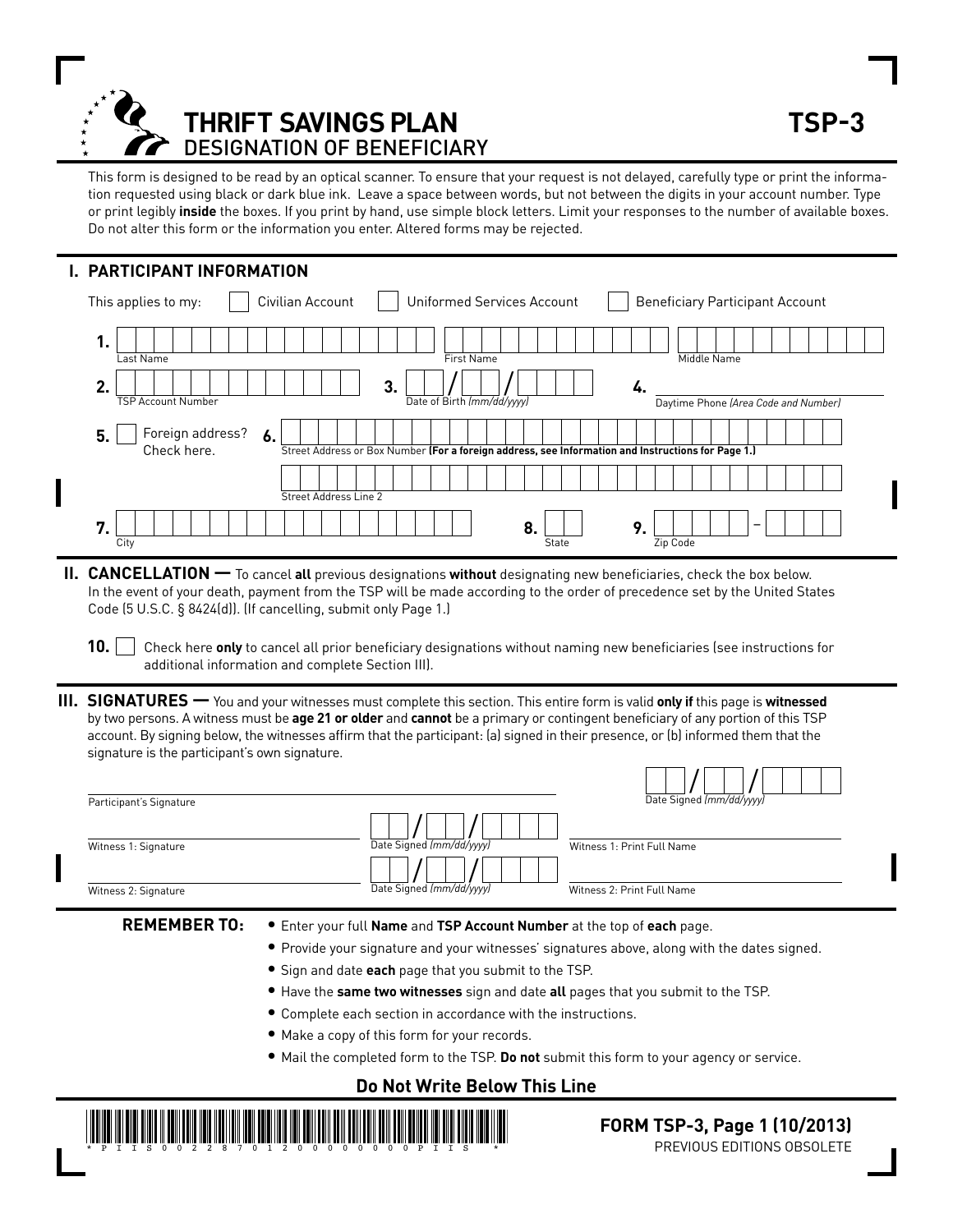## **FORM TSP-3, INFORMATION AND INSTRUCTIONS FOR PAGE 2**

**SECTION IV —** *Primary* **Beneficiary Designations.** You may name any person, a trust, your estate, or a legal entity/corporation as a beneficiary. **Note:** If the beneficiary is a minor child, benefits will be made payable directly to the child.

Enter the share for each beneficiary as a whole percentage. Percentages for the primary beneficiaries **must total 100%**. **Do not** use fractions or decimals.

To name a **primary** beneficiary:

- Check the box that indicates the beneficiary's relationship to you.
- For each individual you designate, enter the full name, share, address, and date of birth or Social Security number (SSN) or other tax ID (such as an Employer Identification Number (EIN)). If providing a foreign address, see Information and Instructions for Page 1.
- If the beneficiary is a trust, check the box marked "Trust." Enter the name of the trust and the trustee's name and address in the boxes indicated. Enter the EIN, if available. Leave the date of birth boxes blank. **Note:** Filling out this form will not create a trust; you must have a trust that is already established.

**DESIGNATING MULTIPLE PRIMARY BENEFICIARIES**

- If the beneficiary is your estate, check the box marked "Estate." Enter the name of the estate and the executor's name and address in the boxes indicated. Enter the EIN, if available. Leave the date of birth boxes blank.
- If the beneficiary is a legal entity or corporation, check the box marked "Legal Entity/Corporation." Enter the name of the entity in the boxes indicated. Enter the legal representative's name in the boxes marked "Trustee/Executor," and provide the legal representative's address. Enter the EIN, if known. Leave the date of birth boxes blank.

**If you are naming more than 3 primary beneficiaries,** photocopy Page 2 of this form. Enter your name and TSP account number on the top of each page, and follow the instructions for completing Section IV. **You must sign and date all additional pages; the same two witnesses who signed Page 1 must also sign and date all pages, including any extra pages, that you submit to the TSP.** 

If you want to designate contingent beneficiaries, complete Section V on Page 3.

**EXAMPLES.** Below are examples of how to designate primary beneficiaries.

# **EXAMPLES OF DESIGNATING PRIMARY BENEFICIARIES**

| DESIGNATING MULTIPLE PRIMARY BENEFICIARIES                                                                          |                              |         |                               |                   |                                                                                                             |                                                     |                             |
|---------------------------------------------------------------------------------------------------------------------|------------------------------|---------|-------------------------------|-------------------|-------------------------------------------------------------------------------------------------------------|-----------------------------------------------------|-----------------------------|
| <b>Relationship to you:</b> Spouse $[\overline{X}]$ Other Individual Trust T Estate Legal Entity/Corporation Share: |                              |         |                               |                   |                                                                                                             |                                                     | 3 3<br>%                    |
| $G$ R E E N S T E I N<br>Name of Individual (Last, First, Middle)/Trust/Estate/Legal Entity or Corporation          |                              | ELEANOR | RUTH                          |                   | 926<br>SSN/EIN/Tax ID                                                                                       | 7 <sup>1</sup><br>3 <sub>5</sub><br>80              | $\overline{2}$              |
| Name of Trustee/Executor (if applicable)                                                                            |                              |         |                               |                   | 1 2                                                                                                         | 2 2 <br>8/4<br>9<br>1<br>Date of Birth (mm/dd/yyyy) |                             |
| Foreign address?<br>Check here.                                                                                     | 1 0 6 6                      |         | <b>CHURCHILL</b>              | LANE              | Street Address or Box Number (For a foreign address, see Information and Instructions for Page 1.)          |                                                     |                             |
|                                                                                                                     | <b>Street Address Line 2</b> |         |                               |                   |                                                                                                             |                                                     |                             |
| TUCSON<br>City                                                                                                      |                              |         |                               | z<br><b>State</b> | $3\vert 5$<br>57<br>Zip Code                                                                                | 300<br>3                                            |                             |
| Relationship to you: X Spouse I Other Individual Trust Estate Legal Entity/Corporation Share:                       |                              |         |                               |                   |                                                                                                             |                                                     | $3\vert 3$<br>$\frac{9}{6}$ |
| PARKET<br>Name of Individual (Last, First, Middle)/Trust/Estate/Legal Entity or Corporation                         | MOLLY                        | JANE    |                               |                   | 9 1 5<br>SSN/EIN/Tax ID                                                                                     | 9<br>9<br>$\overline{2}$<br>$\overline{1}$          | 3 5                         |
| Name of Trustee/Executor (if applicable)                                                                            |                              |         |                               |                   | 1 0                                                                                                         | 1<br>1<br>9<br>1<br>Date of Birth (mm/dd/yyyy)      | 6 0                         |
| Foreign address?<br>Check here.                                                                                     | 2 1                          | NORTH   | L   A   K   E   W   0   0   D |                   | DRIVE<br>Street Address or Box Number (For a foreign address, see Information and Instructions for Page 1.) |                                                     |                             |
|                                                                                                                     | <b>Street Address Line 2</b> |         |                               |                   |                                                                                                             |                                                     |                             |
| 0 R L E A N S<br>$N \mid E \mid W$<br>City                                                                          |                              |         |                               | А<br><b>State</b> | 0 1 2 4<br><b>Zip Code</b>                                                                                  | 1 9 <br>20                                          |                             |
| Relationship to you:                                                                                                |                              |         |                               |                   | Spouse  X  Other Individual   Trust   Estate   Legal Entity/Corporation Share:                              | 3                                                   | %<br>$\overline{4}$         |
| <b>BBOTT</b><br>Name of Individual (Last, First, Middle)/Trust/Estate/Legal Entity or Corporation                   | HOWARD                       |         | KENNETH                       | J R               | 902<br>SSN/EIN/Tax ID                                                                                       | $3 \vert 7$<br>66                                   | 3 3                         |
| Name of Trustee/Executor (if applicable)                                                                            |                              |         |                               |                   | 6                                                                                                           | 3<br>9<br>1<br>1<br>9<br>Date of Birth (mm/dd/yyyy) | 1                           |
| Foreign address?<br>Check here.                                                                                     | 1 5 0 6                      | ARBOR   | ROAD                          |                   | Street Address or Box Number (For a foreign address, see Information and Instructions for Page 1.)          |                                                     |                             |
|                                                                                                                     | <b>Street Address Line 2</b> |         |                               |                   |                                                                                                             |                                                     |                             |
| RAMAR<br>м<br>City                                                                                                  |                              |         |                               | State             | 28<br>3 0<br><b>Zip Code</b>                                                                                | 23<br>1                                             |                             |

## **DESIGNATING A TRUST**

| Relationship to you:                                     | □ Spouse □ Other Individual ■ Trust □ Estate □ Legal Entity/Corporation Share: 1 0 0                                                         |                                                  | %                                          |
|----------------------------------------------------------|----------------------------------------------------------------------------------------------------------------------------------------------|--------------------------------------------------|--------------------------------------------|
| JOHN<br>P                                                | TRUST<br>MANO<br>Name of Individual (Last, First, Middle)/Trust/Estate/Legal Entity or Corporation                                           |                                                  | SSN/EIN/Tax ID                             |
| $E$ RIC<br>P<br>Name of Trustee/Executor (if applicable) | MANO                                                                                                                                         |                                                  | Date of Birth (mm/dd/yyyy)                 |
| Foreign address?<br>Check here.                          | DELAWARE<br>111<br>1 <sup>1</sup><br>1<br>Street Address or Box Number (For a foreign address, see Information and Instructions for Page 1.) | LANE                                             |                                            |
|                                                          | Street Address Line 2                                                                                                                        |                                                  |                                            |
| <b>NEW</b><br>YORK<br>City                               |                                                                                                                                              | 4 6 0 7<br>ΝY<br><b>Zip Code</b><br><b>State</b> | 8 2 9 5<br>$\sim$                          |
| <b>DESIGNATING AN ESTATE</b>                             |                                                                                                                                              |                                                  |                                            |
|                                                          | <b>Relationship to you:</b> Spouse Other Individual Trust $X$ Estate Legal Entity/Corporation Share: 1 0 0                                   |                                                  | %                                          |
| ESTATE<br>0 F                                            | R U<br>R<br>JONAH<br>т н<br>Name of Individual (Last, First, Middle)/Trust/Estate/Legal Entity or Corporation                                |                                                  | SSN/EIN/Tax ID                             |
| MARLA<br>Name of Trustee/Executor (if applicable)        | MCCLAIN                                                                                                                                      |                                                  | Date of Birth (mm/dd/yyyy)                 |
| Foreign address?<br>Check here.                          | 150<br>ROSSMOYNE<br>Street Address or Box Number (For a foreign address, see Information and Instructions for Page 1.)                       | D R I V E                                        |                                            |
|                                                          | <b>Street Address Line 2</b>                                                                                                                 |                                                  |                                            |
| ALAMEDA<br>City                                          |                                                                                                                                              | СA<br>$9 4 5 1 0 $ –<br>State<br>Zip Code        | 7481                                       |
|                                                          | DESIGNATING A LEGAL ENTITY/CORPORATION                                                                                                       |                                                  |                                            |
| Relationship to you:                                     | □ Spouse □ Other Individual □ Trust □ Estate ■ Eugal Entity/Corporation Share: 1 0 0                                                         |                                                  | %                                          |
| XYZ<br>THE                                               | $F[0 U N[D A T ]$ $ 0 N$<br>Name of Individual (Last, First, Middle)/Trust/Estate/Legal Entity or Corporation                                | 79                                               | 999<br>9<br>19<br>9<br>9<br>SSN/EIN/Tax ID |
| ELEANOR<br>Name of Trustee/Executor (if applicable)      | JARVIS                                                                                                                                       |                                                  | Date of Birth (mm/dd/yyyy)                 |
| Foreign address?<br>Check here.                          | 647<br>3<br>0<br>C O N N E C T<br>Ш<br>Street Address or Box Number (For a foreign address, see Information and Instructions for Page 1.)    | C U T<br>AVENUE                                  |                                            |
|                                                          | SUITE<br>240A<br><b>Street Address Line 2</b>                                                                                                |                                                  |                                            |
| <b>BETHESDA</b><br>City                                  |                                                                                                                                              | 20815<br>мD<br>Zip Code<br><b>State</b>          | 0 6 3 7                                    |

**PRIVACY ACT NOTICE.** We are authorized to request the information you provide on this form under 5 U.S.C. chapter 84, Federal Employees' Retirement System. We will use this information to identify your TSP account and to process your request. In addition, this information may be shared with other Federal agencies for statistical, auditing, or archiving purposes. We may share the information with law enforcement agencies investigating a violation of civil or criminal law, or agencies implementing

a statute, rule, or order. It may be shared with congressional offices, private sector audit firms, spouses, former spouses, and beneficiaries, and their attorneys. We may disclose relevant portions of the information to appropriate parties engaged in litigation and for other routine uses as specified in the Federal Register. You are not required by law to provide this information, but if you do not provide it, we will not be able to process your request.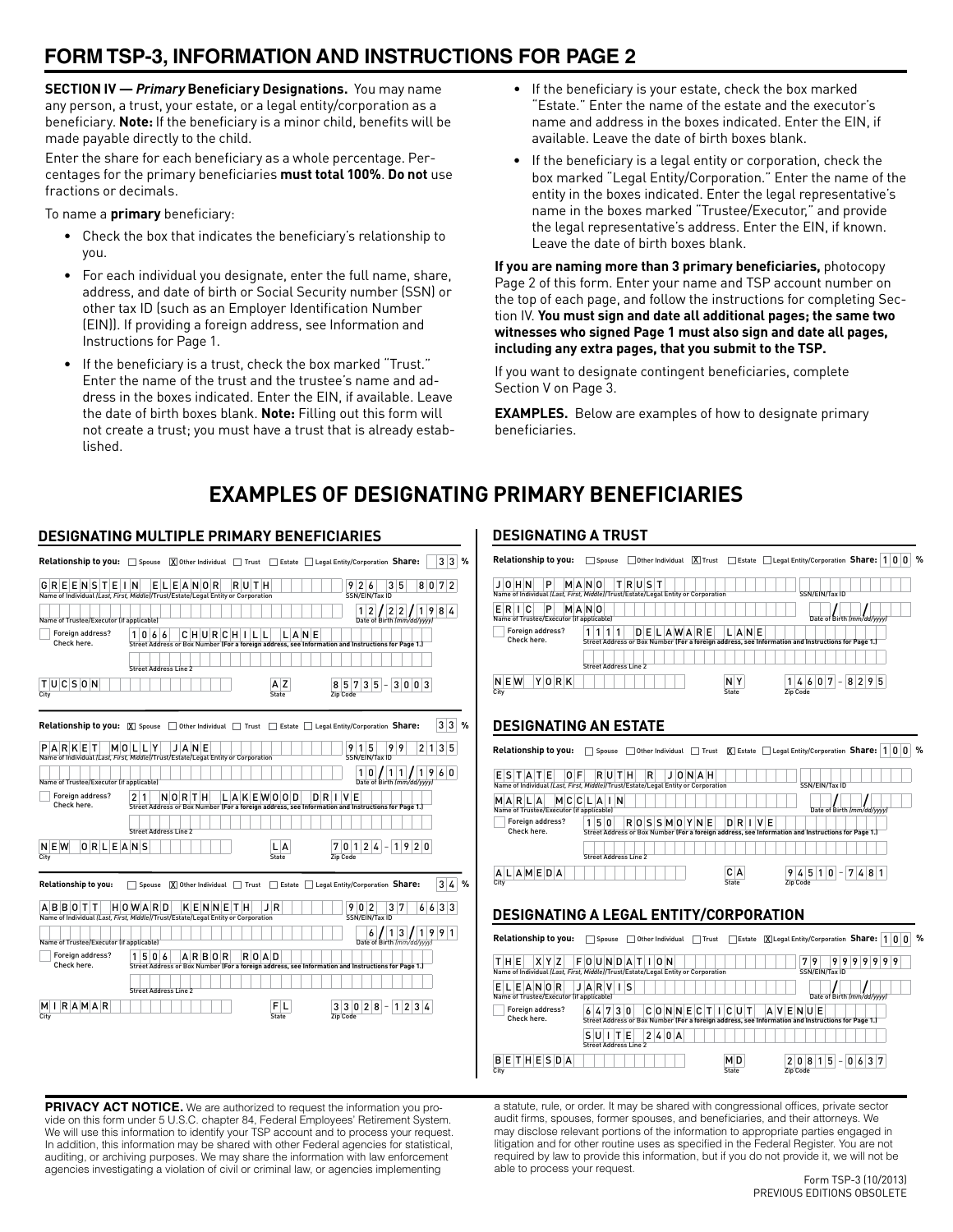|                                                                                              |                                                                                                    |                  | <b>TSP Account Number:</b> |                     |                      |                                 |                                        |                            |        |             |
|----------------------------------------------------------------------------------------------|----------------------------------------------------------------------------------------------------|------------------|----------------------------|---------------------|----------------------|---------------------------------|----------------------------------------|----------------------------|--------|-------------|
|                                                                                              |                                                                                                    |                  |                            |                     |                      |                                 |                                        |                            |        |             |
| (Last, First, Middle)                                                                        |                                                                                                    |                  |                            |                     |                      |                                 |                                        |                            |        |             |
|                                                                                              | IV. PRIMARY BENEFICIARY DESIGNATIONS                                                               |                  |                            |                     |                      |                                 |                                        |                            |        |             |
|                                                                                              | To designate more than three primary beneficiaries, make a copy of this page.                      |                  |                            |                     |                      |                                 |                                        |                            |        |             |
|                                                                                              |                                                                                                    |                  |                            |                     |                      |                                 |                                        |                            |        |             |
| Relationship to you: Spouse                                                                  |                                                                                                    | Other Individual |                            | Trust               | Estate               |                                 | Legal Entity/Corporation <b>Share:</b> |                            |        |             |
|                                                                                              |                                                                                                    |                  |                            |                     |                      |                                 |                                        |                            |        |             |
|                                                                                              |                                                                                                    |                  |                            |                     |                      |                                 |                                        |                            |        |             |
| Name of Individual (Last, First, Middle)/Trust/Estate/Legal Entity or Corporation            |                                                                                                    |                  |                            |                     |                      |                                 |                                        | SSN/EIN/Tax ID             |        |             |
|                                                                                              |                                                                                                    |                  |                            |                     |                      |                                 |                                        |                            |        |             |
| Name of Trustee/Executor (if applicable)                                                     |                                                                                                    |                  |                            |                     |                      |                                 |                                        | Date of Birth (mm/dd/yyyy) |        |             |
| Foreign address?                                                                             |                                                                                                    |                  |                            |                     |                      |                                 |                                        |                            |        |             |
| Check here.                                                                                  | Street Address or Box Number (For a foreign address, see Information and Instructions for Page 1.) |                  |                            |                     |                      |                                 |                                        |                            |        |             |
|                                                                                              |                                                                                                    |                  |                            |                     |                      |                                 |                                        |                            |        |             |
|                                                                                              | Street Address Line 2                                                                              |                  |                            |                     |                      |                                 |                                        |                            |        |             |
|                                                                                              |                                                                                                    |                  |                            |                     |                      |                                 |                                        |                            |        |             |
|                                                                                              |                                                                                                    |                  |                            |                     |                      |                                 |                                        |                            |        |             |
| City                                                                                         |                                                                                                    |                  |                            |                     | State                |                                 | Zip Code                               |                            |        |             |
|                                                                                              |                                                                                                    |                  |                            |                     |                      |                                 |                                        |                            |        |             |
| Relationship to you: Spouse                                                                  | $\mathbf{I}$                                                                                       | Other Individual |                            | $\Box$ Trust        | $\Box$ Estate        | Legal Entity/Corporation        |                                        |                            | Share: |             |
|                                                                                              |                                                                                                    |                  |                            |                     |                      |                                 |                                        |                            |        |             |
|                                                                                              |                                                                                                    |                  |                            |                     |                      |                                 |                                        |                            |        |             |
| Name of Individual (Last, First, Middle)/Trust/Estate/Legal Entity or Corporation            |                                                                                                    |                  |                            |                     |                      |                                 |                                        | SSN/EIN/Tax ID             |        |             |
|                                                                                              |                                                                                                    |                  |                            |                     |                      |                                 |                                        |                            |        |             |
| Name of Trustee/Executor (if applicable)                                                     |                                                                                                    |                  |                            |                     |                      |                                 |                                        | Date of Birth (mm/dd/yyyy) |        |             |
| Foreign address?                                                                             |                                                                                                    |                  |                            |                     |                      |                                 |                                        |                            |        |             |
| Check here.                                                                                  | Street Address or Box Number (For a foreign address, see Information and Instructions for Page 1.) |                  |                            |                     |                      |                                 |                                        |                            |        |             |
|                                                                                              |                                                                                                    |                  |                            |                     |                      |                                 |                                        |                            |        |             |
|                                                                                              | Street Address Line 2                                                                              |                  |                            |                     |                      |                                 |                                        |                            |        |             |
|                                                                                              |                                                                                                    |                  |                            |                     |                      |                                 |                                        |                            |        |             |
| City                                                                                         |                                                                                                    |                  |                            |                     | State                |                                 | Zip Code                               |                            |        |             |
|                                                                                              |                                                                                                    |                  |                            |                     |                      |                                 |                                        |                            |        |             |
|                                                                                              |                                                                                                    |                  |                            | $\Box$ Trust $\Box$ | Estate               | Legal Entity/Corporation Share: |                                        |                            |        |             |
|                                                                                              |                                                                                                    |                  |                            |                     |                      |                                 |                                        |                            |        |             |
| Relationship to you: Spouse J Other Individual                                               |                                                                                                    |                  |                            |                     |                      |                                 |                                        |                            |        |             |
|                                                                                              |                                                                                                    |                  |                            |                     |                      |                                 |                                        |                            |        |             |
|                                                                                              |                                                                                                    |                  |                            |                     |                      |                                 |                                        | SSN/EIN/Tax ID             |        |             |
| Name of Individual (Last, First, Middle)/Trust/Estate/Legal Entity or Corporation            |                                                                                                    |                  |                            |                     |                      |                                 |                                        |                            |        |             |
|                                                                                              |                                                                                                    |                  |                            |                     |                      |                                 |                                        |                            |        |             |
| Name of Trustee/Executor (if applicable)                                                     |                                                                                                    |                  |                            |                     |                      |                                 |                                        | Date of Birth (mm/dd/yyyy) |        |             |
| Foreign address?<br>Check here.                                                              |                                                                                                    |                  |                            |                     |                      |                                 |                                        |                            |        |             |
|                                                                                              | Street Address or Box Number (For a foreign address, see Information and Instructions for Page 1.) |                  |                            |                     |                      |                                 |                                        |                            |        |             |
|                                                                                              |                                                                                                    |                  |                            |                     |                      |                                 |                                        |                            |        |             |
|                                                                                              | Street Address Line 2                                                                              |                  |                            |                     |                      |                                 |                                        |                            |        |             |
|                                                                                              |                                                                                                    |                  |                            |                     |                      |                                 |                                        |                            |        |             |
| City                                                                                         |                                                                                                    |                  |                            |                     | State                |                                 | Zip Code                               |                            |        |             |
|                                                                                              |                                                                                                    |                  |                            |                     |                      |                                 |                                        |                            |        |             |
|                                                                                              |                                                                                                    |                  |                            |                     |                      |                                 |                                        |                            |        |             |
| Participant's Signature<br>Check here if naming more than three <i>primary</i> beneficiaries |                                                                                                    | Date Signed      |                            |                     | Witness 1: Signature |                                 |                                        |                            |        | Date Signed |

**Do Not Write In This Section FORM TSP-3, Page 2 (10/2013)**

PREVIOUS EDITIONS OBSOLETE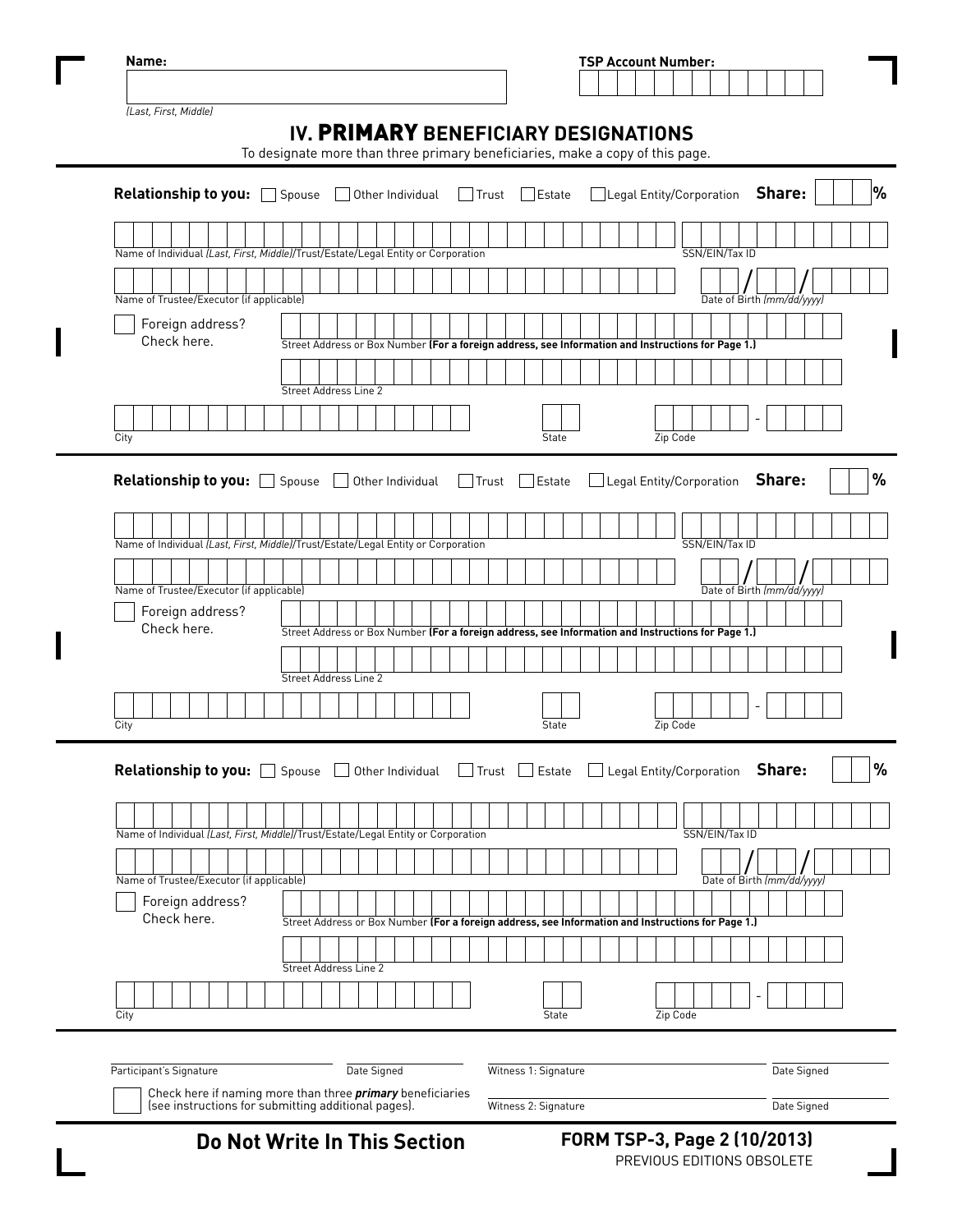# **FORM TSP-3, INFORMATION AND INSTRUCTIONS FOR PAGE 3**

**SECTION V —** *Contingent* **Beneficiary Designations.** Do not complete this page if you are **not** naming contingent beneficiaries. You may designate one or more contingent beneficiaries for each primary beneficiary you name on Page 2. The contingent beneficiary(ies) you name will **share the portion of the TSP account that you designated for a specific primary beneficiary who dies before you do**. For example, Joe Brown is one of your two primary beneficiaries, and his share is 30% of your account. If you designate Mary Brown and Sue Brown (Joe's daughters) as his contingent beneficiaries, and each is to get 50%, each would get 50% of Joe's portion. Since Joe's share is 30% of your account, each will get 15% of your account. (You cannot designate contingent beneficiaries for contingent beneficiaries. In this case, you cannot designate contingent beneficiaries for Mary or Sue Brown.) For another example of this situation, see Example 2 below.

Check the box that indicates the contingent beneficiary's relationship to you. If you are only naming one contingent beneficiary for a primary beneficiary, the share for that contingent beneficiary must be 100%. If you name more than one contingent beneficiary for a primary beneficiary, the combined share values for those contingent beneficiaries must equal 100%.

Provide the identifying information for contingent beneficiaries according to the instructions for designating primary beneficiaries

in Section IV. For each contingent beneficiary you designate, enter the full name, share, address, and Social Security number (SSN) or other tax ID (such as Employer Identification Number (EIN)). If you do not have all the requested information, you must provide at least the contingent beneficiary's name and share. You must also provide the primary beneficiary's name and tax ID information (e.g., SSN or EIN, if available) or date of birth.

**If you want to name the same contingent beneficiary for multiple primary beneficiaries,** you should list your contingent beneficiary multiple times in order to link it to each primary beneficiary.

**If you are naming more than 3 contingent beneficiaries,** photocopy Page 3 of this form. Enter your name and TSP account number on the top of each page and follow the instructions for completing Section V. **You must sign and date all additional pages; the same two witnesses who signed Page 1 must also sign and date all pages, including any extra pages, that you submit to the TSP.**

**Note:** If a named beneficiary dies, you may prefer to submit another Form TSP-3 to change your designation(s).

**EXAMPLES.** Below are examples of how to designate contingent beneficiaries.

# **EXAMPLES OF DESIGNATING CONTINGENT BENEFICIARIES**

#### **EXAMPLE 1**

|                                          | Relationship to you: Spouse X Other Individual Trust Estate Legal Entity/Corporation Share:                                            |              | $0\%$<br>0                                                                            |
|------------------------------------------|----------------------------------------------------------------------------------------------------------------------------------------|--------------|---------------------------------------------------------------------------------------|
| GREENSTEIN                               | AMY<br>JOAN                                                                                                                            |              | 3941<br>0<br>$\overline{2}$<br>97<br>4                                                |
|                                          | Name of Contingent: Individual (Last, First, Middle)/Trust/Estate/Legal Entity or Corporation                                          |              | SSN/EIN/Tax ID                                                                        |
| Name of Trustee/Executor (if applicable) |                                                                                                                                        |              | /2003<br>/ 18<br>3<br>Date of Birth (mm/dd/yyyy)                                      |
|                                          |                                                                                                                                        |              |                                                                                       |
| Foreign address?<br>Check here.          | $ C H U R C H I L L $<br>1 0 6 6<br>Street Address or Box Number (For a foreign address, see Information and Instructions for Page 1.) | LANE         |                                                                                       |
| <b>TUCSON</b><br>City                    |                                                                                                                                        | A Z<br>State | $8 \mid 5 \mid 7 \mid 3 \mid 5 \mid - \mid 3 \mid 0 \mid 0 \mid 3$<br><b>Zip Code</b> |
|                                          |                                                                                                                                        |              |                                                                                       |
| Contingent to which primary beneficiary? |                                                                                                                                        |              |                                                                                       |
| <b>GREENSTEIN</b>                        | ELEANOR                                                                                                                                | RUTH         | 8 0 7 2<br>$3\vert 5$<br>26<br>9                                                      |
|                                          | Primary Beneficiary's Name (Last, First, Middle)/Trust/Estate/Legal Entity or Corporation                                              |              | SSN/EIN/Tax ID or Date of Birth                                                       |

In the above example, if the primary beneficiary, Eleanor Ruth Greenstein, dies before you do, Amy Joan Greenstein would receive 100% of her share. Thus, if Eleanor's share is 33% of your account, Amy would receive all of Eleanor's share.

#### **EXAMPLE 2**

| 5<br>$0\%$<br>Relationship to you: $\Box$ Spouse<br>$\overline{X}$ Other Individual $\Box$ Trust $\Box$ Estate $\Box$ Legal Entity/Corporation Share:                                                             |
|-------------------------------------------------------------------------------------------------------------------------------------------------------------------------------------------------------------------|
| RICHARD<br>9<br>7 <sup>1</sup><br><b>ALAN</b><br>9<br>19<br>8<br>8<br>7<br>77<br>HALT<br>Name of Contingent: Individual (Last, First, Middle)/Trust/Estate/Legal Entity or Corporation<br>SSN/EIN/Tax ID          |
| 5<br>$\overline{2}$<br>55<br>9<br>1<br>6<br>Name of Trustee/Executor (if applicable)<br>Date of Birth (mm/dd/yyyy)                                                                                                |
| Foreign address?<br>AVENUE<br>1 4 9 2<br>MARIGOLD<br>Check here.<br>Street Address or Box Number (For a foreign address, see Information and Instructions for Page 1.)                                            |
| C A<br>ROCKLAWN<br>5<br>$-9$<br>876<br>$\frac{1}{2}$<br>$\mathbf{0}$<br>9<br>$\mathbf{1}$<br><b>Zip Code</b><br>City<br>State                                                                                     |
| Contingent to which primary beneficiary?                                                                                                                                                                          |
| PARKET<br>MOLLY<br>JANE<br>9<br>5<br>9<br>9<br>3 <sup>1</sup><br>5<br>1<br>2<br>1<br>Primary Beneficiary's Name (Last, First, Middle)/Trust/Estate/Legal Entity or Corporation<br>SSN/EIN/Tax ID or Date of Birth |
| 5<br>$0\%$<br>Relationship to you: $\Box$ Spouse<br>$\boxed{\mathsf{X}}$ Other Individual $\boxed{\phantom{a}}$<br>Legal Entity/Corporation Share:<br>Trust<br>Estate $\Box$                                      |
| <b>MELISSA</b><br>26<br>7<br>8 9 <br>$\overline{2}$<br>HALT<br>ELAINE<br>9<br>2<br>4<br>Name of Contingent: Individual ILast, First, Middle//Trust/Estate/Legal Entity or Corporation<br>SSN/EIN/Tax ID           |
| 2<br>$\overline{2}$<br>$\mathbf{1}$<br>9<br>1<br>6<br>6<br>Name of Trustee/Executor (if applicable)<br>Date of Birth (mm/dd/yyyy)                                                                                 |
| Foreign address?<br>$C$ $O$ $U$ $R$ $T$<br>2007<br>$I \R I$                                                                                                                                                       |
| Check here.<br>Street Address or Box Number (For a foreign address, see Information and Instructions for Page 1.)                                                                                                 |
|                                                                                                                                                                                                                   |
| 0CKLAWN<br>$4\vert 5$<br>9<br>877<br>C A<br>9<br>10<br>R<br>$\overline{a}$                                                                                                                                        |
| City<br>State<br>Zip Code                                                                                                                                                                                         |
| Contingent to which primary beneficiary?                                                                                                                                                                          |
| 99<br>PARKET<br>MOLLY<br>5<br>2<br>3<br>5<br>JANE<br>9<br>1<br>Primary Beneficiary's Name (Last, First, Middle)/Trust/Estate/Legal Entity or Corporation<br>SSN/EIN/Tax ID or Date of Birth                       |

In the above example, if the primary beneficiary, Molly Jane Parket, dies before you do, Richard Alan Halt and Melissa Elaine Halt would each receive 50% of **her share**. In other words, if Molly Jane Parket's share is 33% of **your** account balance, they would each get **50% of what Molly would have received** — not 50% of your account.

#### **EXAMPLE 3**

| Relationship to you: $\Box$<br>Spouse Other Individual Trust $\boxed{X}$ Estate Legal Entity/Corporation Share:                                                                | 010%<br>1                                                                                |
|--------------------------------------------------------------------------------------------------------------------------------------------------------------------------------|------------------------------------------------------------------------------------------|
| <b>BETSY</b><br>0 F<br>LUCAS<br>ESTATE<br>A<br>Name of Contingent: Individual (Last, First, Middle)/Trust/Estate/Legal Entity or Corporation                                   | SSN/EIN/Tax ID                                                                           |
| REELS<br>TIMOTHY<br>Name of Trustee/Executor (if applicable)                                                                                                                   | Date of Birth Imm/dd/vvvvl                                                               |
| Foreign address?<br>STREET<br>0A K<br>$\overline{2}$<br>9<br>Check here.<br>Street Address or Box Number (For a foreign address, see Information and Instructions for Page 1.) |                                                                                          |
| <b>BOISE</b><br>I D<br>State<br>City<br>Contingent to which primary beneficiary?                                                                                               | 9<br>8370<br>2 <sup>1</sup><br>$1 \mid 4 \mid 3$<br>$\qquad \qquad -$<br><b>Zip Code</b> |
| STEVEN<br>ZACHARIA<br>SIDNEY<br>Primary Beneficiary's Name (Last, First, Middle)/Trust/Estate/Legal Entity or Corporation                                                      | 7652<br>2 <sub>4</sub><br>9<br>0<br>3<br>SSN/EIN/Tax ID or Date of Birth                 |

In the above example, if the primary beneficiary, Sidney Steven Zacharia, dies before you do, the estate of Betsy A. Lucas would receive 100% of the amount you designated for Sidney Steven Zacharia.

#### **EXAMPLE 4**

| Relationship to you:  X  Spouse   Other Individual   Trust                                                                                                        |         |  |                                                                                                    |  |       |  |                |             | Estate $\Box$ |  | Legal Entity/Corporation Share: |                                       |                      |   |   |   |  | 1 <sup>1</sup>                  | 00% |
|-------------------------------------------------------------------------------------------------------------------------------------------------------------------|---------|--|----------------------------------------------------------------------------------------------------|--|-------|--|----------------|-------------|---------------|--|---------------------------------|---------------------------------------|----------------------|---|---|---|--|---------------------------------|-----|
| JANICE MARIA<br><b>ROBSON</b><br>Name of Contingent: Individual ILast, First, Middle IT Trust/Estate/Legal Entity or Corporation                                  |         |  |                                                                                                    |  |       |  |                |             |               |  |                                 | 9                                     | 7 <br>SSN/EIN/Tax ID | 1 | 0 | 8 |  | 6 2 3 4                         |     |
| Name of Trustee/Executor (if applicable)                                                                                                                          |         |  |                                                                                                    |  |       |  |                |             |               |  |                                 |                                       |                      |   |   |   |  |                                 |     |
| Foreign address?<br>Check here.                                                                                                                                   | 6 5 4 3 |  | Street Address or Box Number (For a foreign address, see Information and Instructions for Page 1.) |  |       |  | ARKANSAS DRIVE |             |               |  |                                 |                                       |                      |   |   |   |  |                                 |     |
| CHICAGO<br>City                                                                                                                                                   |         |  |                                                                                                    |  |       |  |                | ШL<br>State |               |  |                                 | $6 0 6 0 1$ - 1748<br><b>Zip Code</b> |                      |   |   |   |  |                                 |     |
| Contingent to which primary beneficiary?<br><b>JEROME</b><br>WHEELIS<br>Primary Beneficiary's Name (Last, First, Middle)/Trust/Estate/Legal Entity or Corporation |         |  |                                                                                                    |  | TRUST |  |                |             |               |  |                                 |                                       |                      |   |   |   |  | SSN/EIN/Tax ID or Date of Birth |     |

In the above example, if the primary beneficiary, the Jerome Wheelis Trust, is terminated before your death, Janice Maria Robson would receive the entire share that you designated for the Jerome Wheelis Trust.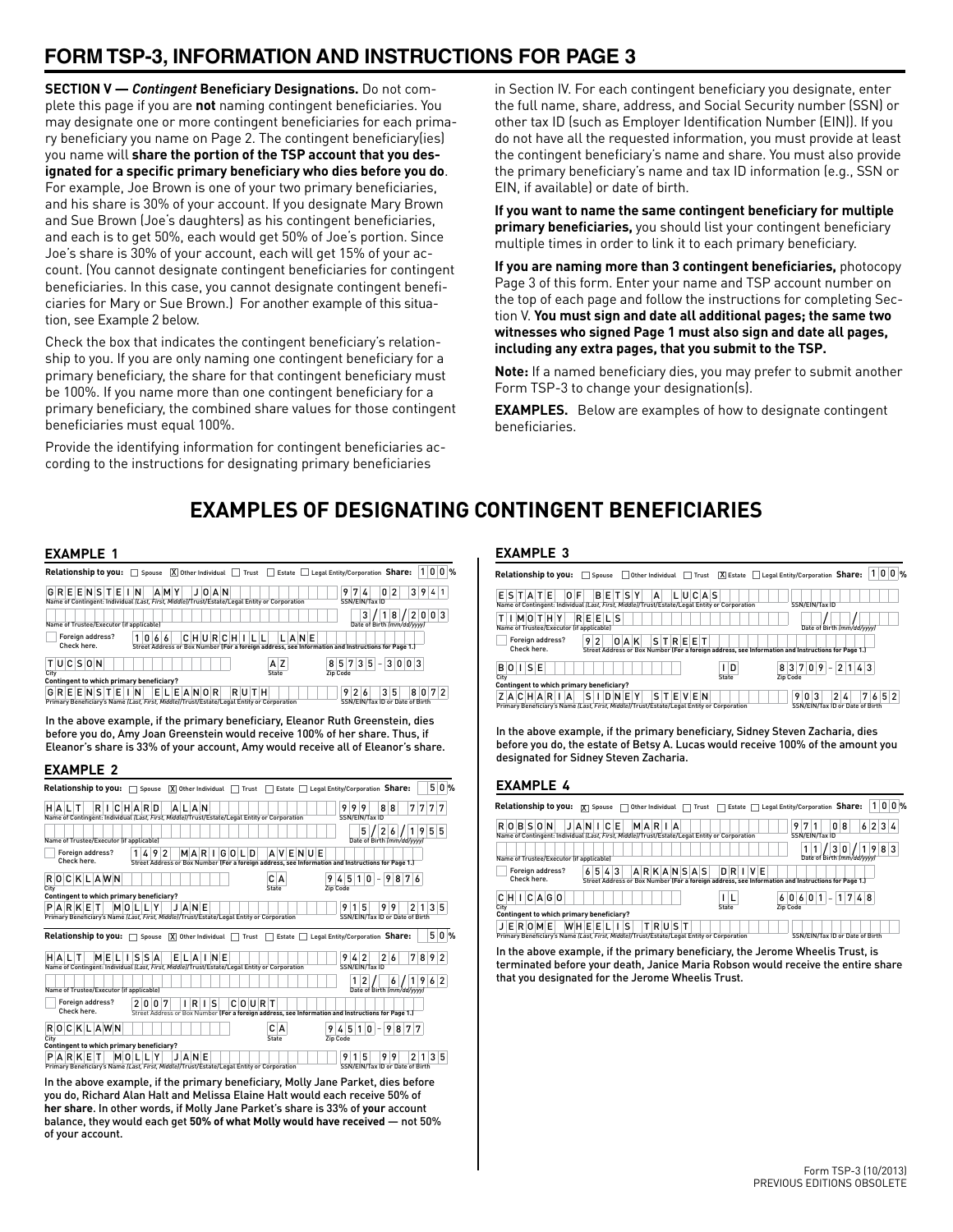| <b>TSP Account Number:</b> |  |  |  |  |  |  |
|----------------------------|--|--|--|--|--|--|
|                            |  |  |  |  |  |  |
|                            |  |  |  |  |  |  |

*(Last, First, Middle)*

| Relationship to you: Spouse [                                                                 |  |                                 |  |  |  |  |  |  |  | Other Individual |  | Trust |       |  | Estate       |  |  |  |          |  | Legal Entity/Corporation                                                                           |  | <b>SHARE of</b><br>Primary's<br>Portion: |  |  |
|-----------------------------------------------------------------------------------------------|--|---------------------------------|--|--|--|--|--|--|--|------------------|--|-------|-------|--|--------------|--|--|--|----------|--|----------------------------------------------------------------------------------------------------|--|------------------------------------------|--|--|
|                                                                                               |  |                                 |  |  |  |  |  |  |  |                  |  |       |       |  |              |  |  |  |          |  |                                                                                                    |  |                                          |  |  |
| Name of Contingent: Individual (Last, First, Middle)/Trust/Estate/Legal Entity or Corporation |  |                                 |  |  |  |  |  |  |  |                  |  |       |       |  |              |  |  |  |          |  | SSN/EIN/Tax ID                                                                                     |  |                                          |  |  |
|                                                                                               |  |                                 |  |  |  |  |  |  |  |                  |  |       |       |  |              |  |  |  |          |  |                                                                                                    |  |                                          |  |  |
| Name of Trustee/Executor (if applicable)                                                      |  |                                 |  |  |  |  |  |  |  |                  |  |       |       |  |              |  |  |  |          |  | Date of Birth (mm/dd/yyyy)                                                                         |  |                                          |  |  |
|                                                                                               |  | Foreign address?<br>Check here. |  |  |  |  |  |  |  |                  |  |       |       |  |              |  |  |  |          |  |                                                                                                    |  |                                          |  |  |
|                                                                                               |  |                                 |  |  |  |  |  |  |  |                  |  |       |       |  |              |  |  |  |          |  | Street Address or Box Number (For a foreign address, see Information and Instructions for Page 1.) |  |                                          |  |  |
| City                                                                                          |  |                                 |  |  |  |  |  |  |  |                  |  |       |       |  | State        |  |  |  | Zip Code |  |                                                                                                    |  |                                          |  |  |
| <b>Contingent to which primary beneficiary?</b>                                               |  |                                 |  |  |  |  |  |  |  |                  |  |       |       |  |              |  |  |  |          |  |                                                                                                    |  |                                          |  |  |
|                                                                                               |  |                                 |  |  |  |  |  |  |  |                  |  |       |       |  |              |  |  |  |          |  |                                                                                                    |  |                                          |  |  |
| Name (Last, First, Middle)/Trust/Estate/Legal Entity or Corporation                           |  |                                 |  |  |  |  |  |  |  |                  |  |       |       |  |              |  |  |  |          |  | SSN/EIN/Tax ID or Date of Birth                                                                    |  |                                          |  |  |
| Relationship to you: Spouse                                                                   |  |                                 |  |  |  |  |  |  |  | Other Individual |  |       | Trust |  | Estate       |  |  |  |          |  | Legal Entity/Corporation                                                                           |  | <b>SHARE of</b><br>Primary's<br>Portion: |  |  |
|                                                                                               |  |                                 |  |  |  |  |  |  |  |                  |  |       |       |  |              |  |  |  |          |  |                                                                                                    |  |                                          |  |  |
| Name of Contingent: Individual (Last, First, Middle)/Trust/Estate/Legal Entity or Corporation |  |                                 |  |  |  |  |  |  |  |                  |  |       |       |  |              |  |  |  |          |  | SSN/EIN/Tax ID                                                                                     |  |                                          |  |  |
|                                                                                               |  |                                 |  |  |  |  |  |  |  |                  |  |       |       |  |              |  |  |  |          |  |                                                                                                    |  |                                          |  |  |
| Name of Trustee/Executor (if applicable)                                                      |  |                                 |  |  |  |  |  |  |  |                  |  |       |       |  |              |  |  |  |          |  | Date of Birth (mm/dd/yyyy)                                                                         |  |                                          |  |  |
|                                                                                               |  | Foreign address?<br>Check here. |  |  |  |  |  |  |  |                  |  |       |       |  |              |  |  |  |          |  | Street Address or Box Number (For a foreign address, see Information and Instructions for Page 1.) |  |                                          |  |  |
|                                                                                               |  |                                 |  |  |  |  |  |  |  |                  |  |       |       |  |              |  |  |  |          |  |                                                                                                    |  |                                          |  |  |
| City                                                                                          |  |                                 |  |  |  |  |  |  |  |                  |  |       |       |  | State        |  |  |  | Zip Code |  |                                                                                                    |  |                                          |  |  |
| <b>Contingent to which primary beneficiary?</b>                                               |  |                                 |  |  |  |  |  |  |  |                  |  |       |       |  |              |  |  |  |          |  |                                                                                                    |  |                                          |  |  |
|                                                                                               |  |                                 |  |  |  |  |  |  |  |                  |  |       |       |  |              |  |  |  |          |  |                                                                                                    |  |                                          |  |  |
| Name (Last, First, Middle)/Trust/Estate/Legal Entity or Corporation                           |  |                                 |  |  |  |  |  |  |  |                  |  |       |       |  |              |  |  |  |          |  | SSN/EIN/Tax ID or Date of Birth                                                                    |  |                                          |  |  |
| Relationship to you: Spouse                                                                   |  |                                 |  |  |  |  |  |  |  | Other Individual |  |       | Trust |  | Estate       |  |  |  |          |  | Legal Entity/Corporation                                                                           |  | <b>SHARE of</b><br>Primary's<br>Portion: |  |  |
|                                                                                               |  |                                 |  |  |  |  |  |  |  |                  |  |       |       |  |              |  |  |  |          |  |                                                                                                    |  |                                          |  |  |
| Name of Contingent: Individual (Last, First, Middle)/Trust/Estate/Legal Entity or Corporation |  |                                 |  |  |  |  |  |  |  |                  |  |       |       |  |              |  |  |  |          |  | SSN/EIN/Tax ID                                                                                     |  |                                          |  |  |
|                                                                                               |  |                                 |  |  |  |  |  |  |  |                  |  |       |       |  |              |  |  |  |          |  |                                                                                                    |  |                                          |  |  |
| Name of Trustee/Executor (if applicable)                                                      |  |                                 |  |  |  |  |  |  |  |                  |  |       |       |  |              |  |  |  |          |  | Date of Birth (mm/dd/yyyy)                                                                         |  |                                          |  |  |
|                                                                                               |  | Foreign address?<br>Check here. |  |  |  |  |  |  |  |                  |  |       |       |  |              |  |  |  |          |  | Street Address or Box Number (For a foreign address, see Information and Instructions for Page 1.) |  |                                          |  |  |
|                                                                                               |  |                                 |  |  |  |  |  |  |  |                  |  |       |       |  |              |  |  |  |          |  |                                                                                                    |  |                                          |  |  |
| City<br><b>Contingent to which primary beneficiary?</b>                                       |  |                                 |  |  |  |  |  |  |  |                  |  |       |       |  | <b>State</b> |  |  |  | Zip Code |  |                                                                                                    |  |                                          |  |  |
|                                                                                               |  |                                 |  |  |  |  |  |  |  |                  |  |       |       |  |              |  |  |  |          |  |                                                                                                    |  |                                          |  |  |
|                                                                                               |  |                                 |  |  |  |  |  |  |  |                  |  |       |       |  |              |  |  |  |          |  |                                                                                                    |  |                                          |  |  |

Check here if naming more than three *contingent* beneficiaries (see instructions for submitting additional pages).

Witness 2: Signature Date Signed

**Do Not Write In This Section**

 **FORM TSP-3, Page 3 (10/2013)** PREVIOUS EDITIONS OBSOLETE